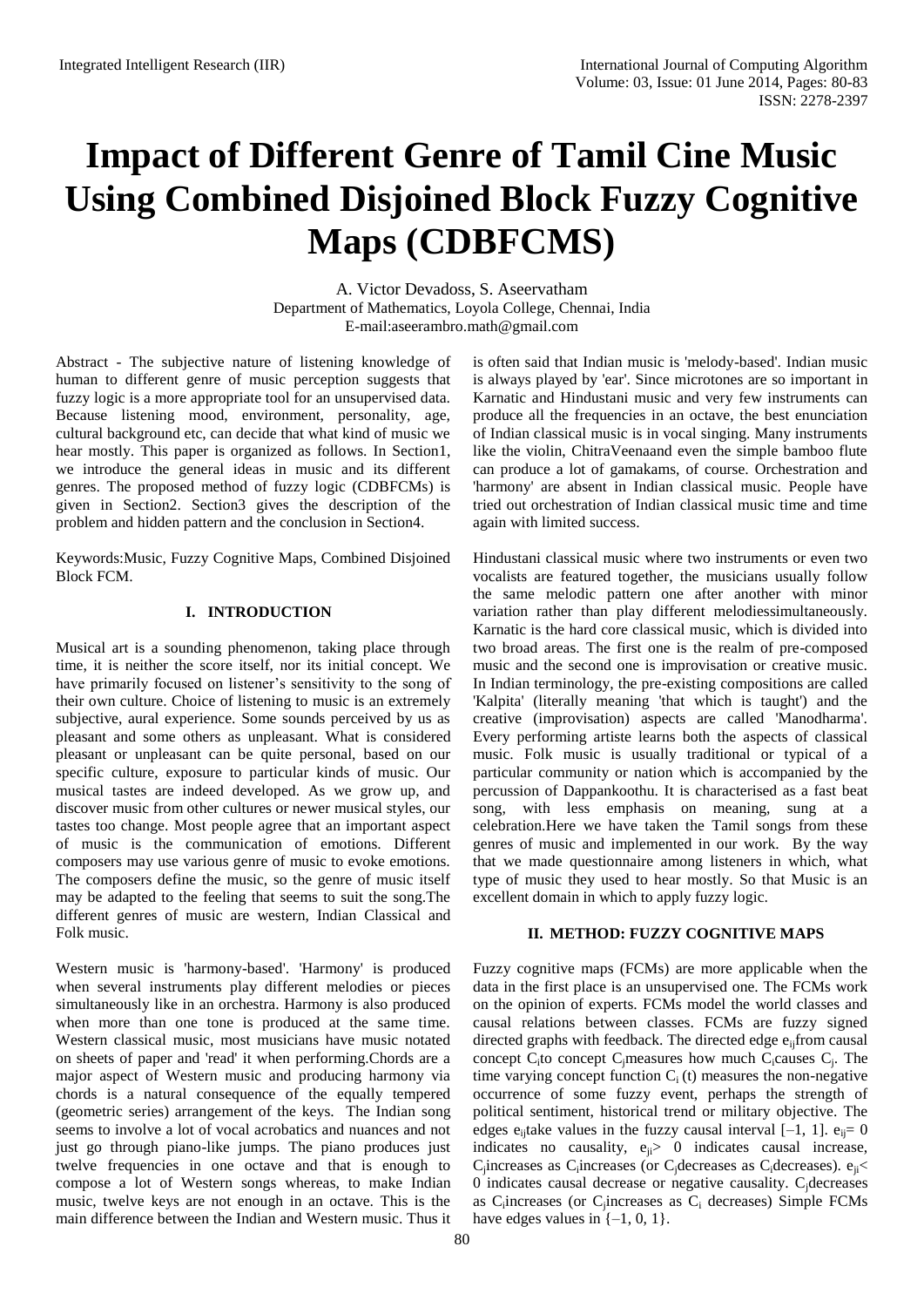#### 2.1. Definition

An FCM is a directed graph with concepts like policies, events etc. as nodes and causalities as edges. It represents causal relationship between concepts they are called as fuzzy nodes.

#### 2.2. Definition

FCMs with edge weights or causalities from the set  $\{-1, 0, 1\}$ , are called simple FCMs.

# 2.3. Definition

Consider the nodes/ concepts  $C_1$ , ...,  $C_n$  of the FCM. Suppose the directed graph is drawn using edge weight  $e_{ii} \in \{0, 1, -1\}.$ The matrix E be defined by  $E = (e_{ii})$  where  $e_{ii}$  is the weight of the directed edge  $C_iC_j$ . E is called the adjacency matrix of the FCM, also known as the connection matrix of the FCM. It is important to note that all matrices associated with an FCM are always square matrices with diagonal entries as zero.

# 2.4. Definition

Let  $C_1$ ,  $C_2$ ,..., $C_n$ be the nodes of an FCM. A =  $(a_1, a_2, \ldots, a_n)$ where  $a_i \in \{0, 1\}$ . A is called the instantaneous state vector and it denotes the on-off position of the node at an instanta $= 0$  if  $a_i$  is off and  $a_i = 1$  if  $a_i$  is on for  $i = 1, 2, ..., n$ .

# 2.5. Definition

If the equilibrium state of a dynamical system is a unique state vector, then it is called a fixed point.

# 2.6. Definition

If the FCM settles down with a state vector repeating in the form  $A_1 \rightarrow A_2 \rightarrow \dots \rightarrow A_i \rightarrow A_1$ then this equilibrium is called a limit cycle.

# 2.7. Definition

Finite number of FCMs can be combined together to produce the joint effect of all the FCMs. Let  $E_1$ ,  $E_2$ , ...,  $E_p$  be the adjacency matrices of the FCMs with nodes  $C_1, C_2, \ldots, C_n$ then the combined FCM is got by adding all the adjacency matrices  $E_1, E_2, \ldots, E_p$ . We denote the combined FCM adjacency matrix by  $E = E_1 + E_2 + ... + E_p$ . Suppose  $A = (a_1,...,a_n)$  is a vector which is passed into a dynamical system E. Then  $AE =$  $(a_1',...,a_n')$  after thresholding and updating the vector suppose we get  $(b_1, \ldots, b_n)$  we denote that by  $(a_1, a_2, \ldots, a_n) \hookrightarrow (b_1, b_2)$  $b_2$ ,  $\dots$ ,  $b_n$ <sup>'</sup>). Thus the symbol ' $\hookrightarrow$ ' means the resultant vector has been thresholded and updated.

# 2.8 Definition

Let  $C_1$ ,  $C_2$ ...  $C_n$  be n distinct attributes of a problem *n* very large and a non-prime. If we divide *n* into *k* equal classes i.e.,  $k/n$  and if  $n/k=t$  which are disjoint and if we find the directed graph of each of their classes of attributes with *t* attributes each then their corresponding connection matrices are formed and these connection matrices are joined as blocks to form a *n×n* matrix.The *n×n* connection matrix forms the combined disjoined block FCM of equal classes.

If the classes are not divided to have equal attributes but if they are disjoined classes we have *n×n* connection matrix called the combined disjoined block FCM of unequal classes / size. Here we approach the problem through attributes using Combined Disjoined Block Fuzzy Cognitive Maps (CDBFCMs) that are

basically matrices which predict the feelings of all the attributes under certain conditions. Before we proceed to apply CDBFCMs to this problem we define a set of 10 attributes. We work with analyzing them using directed graph and its connection matrices.

#### **III. DESCRIPTION OF THE HIDDEN PATH USING COMBINED DISJOINED BLOCK FUZZY COGNITIVE MAPS**

By expert opinion and explanation we take following as attributes related to Different genres of Music.

 $C_1$ : Pop: It is usually being pleasurable to listen rather than having much artistic depth. Pop music is generally thought of as a genre which is commercially recorded and desires to have a mass audience appeal.

 $C_2$ : Disco: A music which is played in discotheque. These songs employ the use of electronic instruments such as synthesizers.

C3: Jazz: A musical art form rooted in Western African cultural and musical expression and in the African American blues tradition, with diverse influences over time, commonly characterized by blue notes, syncopation, swing, call and response, polyrhythms and improvisation.

 $C_4$ : Rock & Roll: Any of various genres of popular music employing electrical amplification. This evokes unique dance step in itself.

C5: Semi-Classical: Songs which based on Carnatic Ragas with instruments like guitar, bass, orchestration and Western Rhythmic structure.

 $C_6$ : Ghazal: is an originally Persian form of poetry. In the Indian sub-continent, Ghazal became the most common form of poetry in the Urdu language and was popularized by classical poets like Mir Taqi Mir, Ghalib, Daagh, Zauq and Sauda amongst the North Indian literary elite. Vocal music set to this mode of poetry is popular with multiple variations across Iran, Afghanistan, Central Asia, Turkey, India, Bangladesh and Pakistan. Ghazal exists in multiple variations, including semi-classical, folk and pop forms.

C7: Khyal: It literally meaning "thought" or "imagination" in Hindustani, is unusual as it is based on improvising and expressing emotion. A Khyal is a two- to eight-line lyric set to a melody. The lyric is of an emotional account possibly from poetic observation. Khyals are also popular for depicting the emotions between two lovers, situations of ethological significance in Hinduism and Islam, or other situations evoking intense feelings.

 $C_8$ : TheruKoothu: Koothu is an informal dance structure, Artists are trained to sing in their own voice and in a high pitch to reach entire crowd, since no technology available at earlier days. It is a street dance or street play or street dramasince it will be performed in the village squares.

C9:Dandiya: It is the traditional folk dance form of Vrindavan, India, where it is performed depicting scenes of Holi, and lila of Krishna and Radha. Along with Garba, it is the featured dance of Navratri evenings in Western India.

 $C_{10}$ : Gana:It is a type of Tamil song, often accompanied by the percussion of Dappankoothu. It is characterised as a fast beat song, with less emphasis on meaning, sung at a celebration. Initially, this was very popular with Indians from Chennai to relax while doing stressful work. It gained further popularity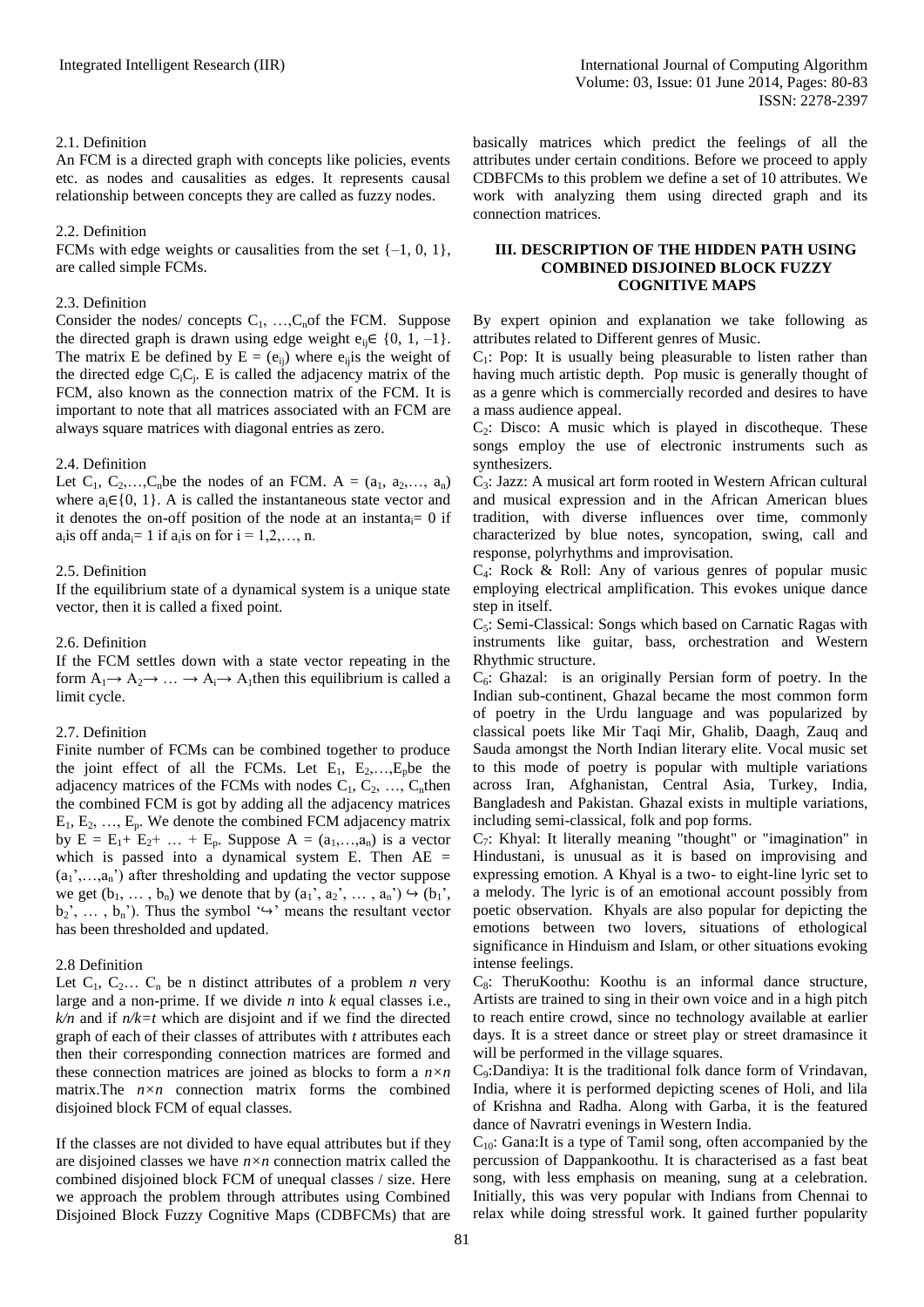when a few songs were used in Tamil cinema.We have given the Table1 belowwhich consists of the songs under the composition of above genres of music.

We take three experts opinion on the three disjoined unequal classes. Let the disjoint classes be  $B_1$ ,  $B_2$ ,  $B_3$  such as  $B_1 = \{C_1,$  $C_3$ ,  $C_5$ ,  $C_{10}$ ,  $B_2 = \{ C_2, C_6, C_9 \}$  and  $B_3 = \{ C_4, C_7, C_8 \}$ .

The directed graph is given by the first expert  $C_1$ ,  $C_3$ ,  $C_5$ ,  $C_{10}$ which forms the class  $B_1$ .



The related connection matrix is given by the first expert opinion as follows.  $C_1C_3C_5C_{10}$ 

$$
M_1 = \frac{C_1}{C_3} \begin{bmatrix} 0 & 1 & 1 & 0 \\ 1 & 0 & 1 & 1 \\ 1 & 0 & 0 & 0 \\ 1 & 0 & 0 & 0 \\ C_{10} \end{bmatrix}
$$

The directed graph is given by the second expert  $C_2$ ,  $C_6$ ,  $C_9$ which forms the class  $B_2$ .



The related connection matrix is given by the second expert opinion as follows.

$$
M_2 = \frac{C_2 \begin{bmatrix} C_2C_6 & C_9 \\ 0 & 1 & 1 \\ C_9 \end{bmatrix}}{C_9 \begin{bmatrix} 0 & 1 & 1 \\ 1 & 1 & 0 \end{bmatrix}}
$$

The directed graph is given by the third expert  $C_4$ ,  $C_7$ ,  $C_8$ which forms the class  $B_3$ .



Figure 3

The related connection matrix is given by the third expert opinion as follows.

$$
M_{3} = C_{7} \begin{bmatrix} C_{4} & C_{7} & C_{8} \\ 0 & 0 & 1 \\ 1 & 0 & 1 \\ C_{8} & 0 & 1 & 0 \end{bmatrix}
$$

Now we give the combined block disjoint fuzzy cognitive map (CDBFCMs) which forms the class S given as follows

# *C1 C2C3C4C5C6 C7C8 C9C<sup>10</sup>*

|  |                                                        | $v/v_0$ $v_y v_{10}$ |  |  |                           |                               |
|--|--------------------------------------------------------|----------------------|--|--|---------------------------|-------------------------------|
|  |                                                        |                      |  |  |                           | $C_1$   0 0 1 0 1 0 0 0 0 0 0 |
|  |                                                        |                      |  |  | $C_2$ 0 0 0 0 0 1 0 0 1 0 |                               |
|  |                                                        |                      |  |  | $C_3$ 1 0 0 0 1 0 0 0 0 1 |                               |
|  |                                                        |                      |  |  | $C_4$ 0 0 0 0 0 0 0 1 0 0 |                               |
|  | $C_5$ 1 0 0 0 0 0 0 0 0 0<br>$C_6$ 0 0 0 0 0 0 0 0 1 0 |                      |  |  |                           |                               |
|  |                                                        |                      |  |  |                           |                               |
|  |                                                        |                      |  |  | $C_7$ 0 0 0 1 0 0 0 1 0 0 |                               |
|  |                                                        |                      |  |  | $C_8$ 0 0 0 0 0 0 1 0 0 0 |                               |
|  |                                                        |                      |  |  |                           |                               |
|  |                                                        |                      |  |  | 0 0 0 1 0 0 0 0           |                               |
|  |                                                        |                      |  |  |                           |                               |

|                 | Pop                                                                                                             | <b>Disco</b>                                                             |                        | <b>Jazz</b>                 |      | Rock & Roll                             |  |  |  |  |
|-----------------|-----------------------------------------------------------------------------------------------------------------|--------------------------------------------------------------------------|------------------------|-----------------------------|------|-----------------------------------------|--|--|--|--|
| Western         | Maya<br>Machindra,<br>Kadhal<br>vAnaikal,<br>Konjum Nilavu                                                      | Hey unnai<br>ThAnae,<br>I'm a disco<br>dancer,<br>Kannum<br>kannum Nokia |                        | Adiyae adiyae,<br>Aaromalae |      | Ram Ram Ram<br>Aarambam                 |  |  |  |  |
|                 | Semi-Classical                                                                                                  |                                                                          |                        |                             |      |                                         |  |  |  |  |
| <b>Carnatic</b> | Nenjinilae Nenjinilae,<br>AyyankAru Veettu Azhakae,<br>Katril Varum Keethamae,<br>Kannodu KaanpathelAm thalaivA |                                                                          |                        |                             |      |                                         |  |  |  |  |
|                 |                                                                                                                 | Ghazal                                                                   |                        | Khyal                       |      |                                         |  |  |  |  |
| Hindustani      | KaNNAlanae enadhu kannai                                                                                        |                                                                          |                        | Varaha Nadhikkaraiyoram     |      |                                         |  |  |  |  |
|                 | <b>Therukoothu</b>                                                                                              |                                                                          | <b>Dhandiyaa</b>       |                             | Gana |                                         |  |  |  |  |
| Folk            | OoroorA<br>Puliyamaram                                                                                          |                                                                          | DhAndiyA<br>AttamumAda |                             |      | Otra SollAla Yen,<br>Adi PonA Avani Nee |  |  |  |  |

Table 1: Different genres of music and corresponding Tamil songs